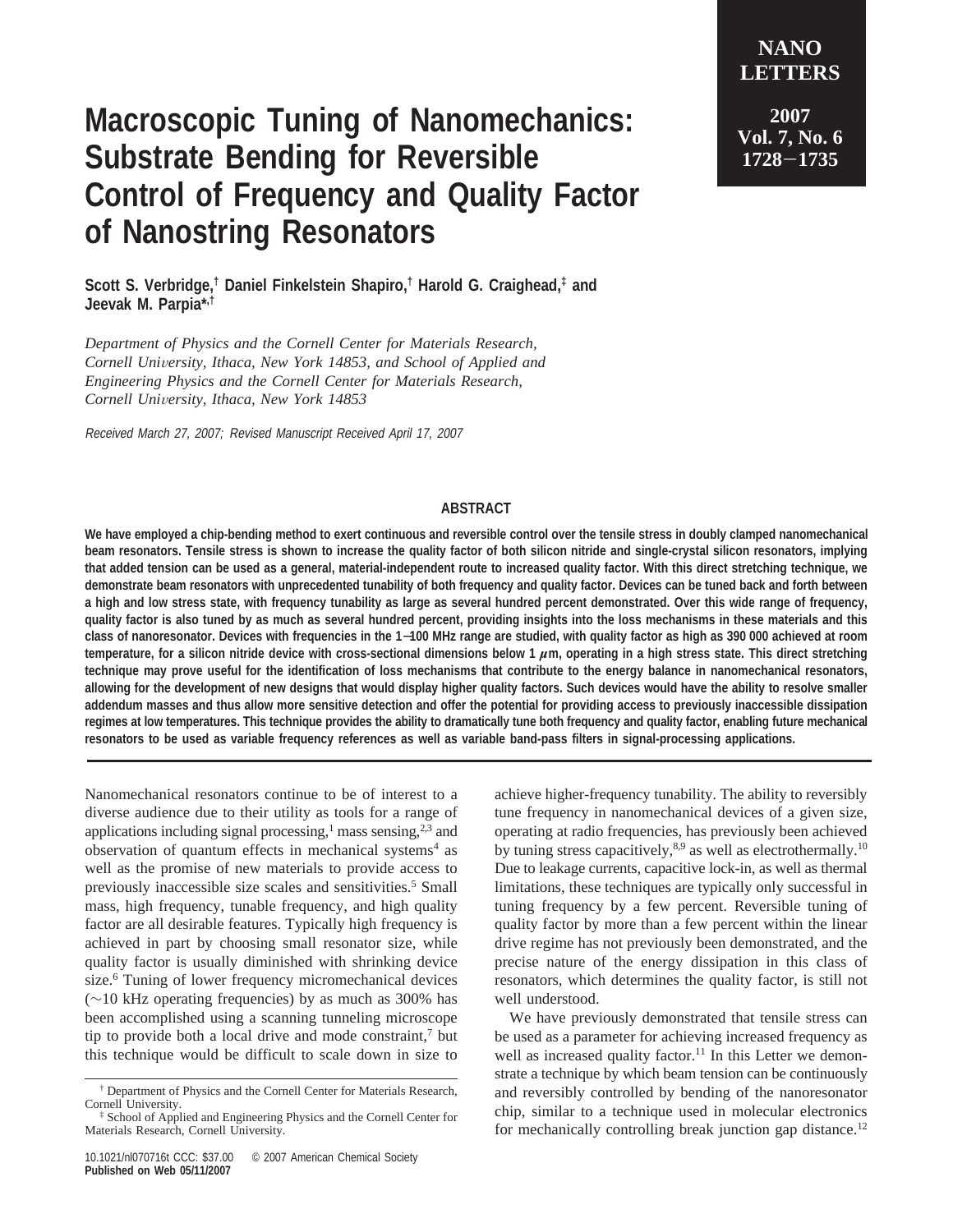With this technique, we demonstrate unprecedented frequency and quality factor tunability for silicon nitride beams. We also show preliminary results on single-crystal silicon beams, in which stress is demonstrated to positively affect quality factor. Finally, we argue that surface losses are ultimately limiting the quality factor in the high stress devices considered. This is in agreement with results of other groups, who have studied the effects of surface treatments and annealing on quality factor.<sup>13-16</sup> But our work demonstrates that while surface losses may be important for nanoscale resonators, they are not necessarily the dominant loss mechanism for doubly clamped beam resonators, since altering the stress state, thought to affect mechanical clamping losses, is demonstrated here to have a dramatic effect on the quality factor of the devices studied, in some cases reducing mechanical dissipation by almost an order of magnitude.

Devices are patterned lithographically, either optically or with an electron beam, on a substrate consisting of a silicon nitride or single-crystal silicon device layer and a sacrificial silicon dioxide layer on a silicon handle wafer, with plasma etch and wet release steps the same as those previously reported.11 Handle wafers are either 500 or 275 *µ*m thick silicon wafers for the silicon nitride devices or 1 mm thick silicon wafers for the single-crystal silicon devices. Silicon nitride devices are all between 105 and 120 nm thick, and silicon devices are all 205 nm thick, unless otherwise noted. Widths are all in the 400 nm to 1 *µ*m range, unless otherwise noted (over this range, width was not observed to be a critical parameter for the results that follow). Measurements are taken in vacuum, at pressures below  $10^{-3}$  Torr, to eliminate viscous damping. An amplitude-modulated blue laser (405 nm, PicoQuant laser diode head and modulator) is used to thermally stimulate beam resonance, while a continuous wave red laser (633 nm HeNe laser) is used for interferometric detection, with the resonator and underlying substrate forming a Fabry-Perot interferometer.<sup>17</sup> A schematic for this optical drive and detection setup is shown in Figure 1. Devices are stretched reversibly using an apparatus which either clamps a chip at its edges and induces curvature by application of a force in the center (as shown in the schematic in Figure 1) or which clamps the chip at both edges and moves one edge relative to the other. The later method is used to both stretch and unstretch devices, so that tension can either be added or removed. Stretching is controlled in the former case with a small screw contained within the vacuum chamber or in the latter case with a screw coupled to a mechanical vacuum feedthrough.

For uniform substrate bending, it is expected that a surface nanobeam should experience a strain given by $12,18$ 

$$
\frac{\partial l}{l} = \frac{3t}{R^2} \,\delta y \tag{1}
$$

where *t* is wafer thickness, *R* the distance between the clamping points, and *δy* is the deflection distance from horizontal at the center of the chip. For a chip thickness of 275  $\mu$ m, chip size of 1 cm, and a center deflection of  $3\times$ 



Figure 1. Schematic of the stretching apparatus and optical measurement setup. Chips containing nanomechanical doubly clamped beam resonators are bent with this setup to add tensile stress to the resonant devices. A laser drive and detection system are used to measure resonance of these devices in vacuum.

the chip thickness, the resulting strain is  $6.8 \times 10^{-3}$ . For a Young's modulus of ∼200 GPa assumed for both low and high stress silicon nitride, $11,19$  this implies that an initially stress-free silicon nitride beam on a chip stretched in the way described would have a resulting stress of ∼1400 MPa. This compares well to the 1200 MPa tensile stress previously reported for high stress nitride beams yielding elevated quality factors<sup>11</sup> and implies that the described stretching technique should allow low stress nitride beams to be pushed into a higher stress, higher *Q* regime.

Because of the nonuniform curvature resulting from the stretching apparatus, small amounts of slipping at the clamping points, and slipping and sticking of sliding parts of the mount, it is difficult to precisely correlate screw turns with chip bending. Therefore we use resonant frequency to accurately track beam stress. It is known from continuum mechanics that the fundamental resonance frequency of a doubly clamped beam of variable tensile stress should follow<sup>10</sup>

$$
f = \left(1.03 \frac{t}{L^2} \sqrt{\frac{E}{\rho}}\right) \sqrt{1 + \frac{\sigma L^2}{3.4 E t^2}}
$$
 (2)

for thickness  $t$ , length  $L$ , Young's modulus  $E$ , density  $\rho$ , and tensile stress  $\sigma$ , where the term in parentheses is the resonant frequency of an unstressed beam. With this relation in mind, it is possible by monitoring beam frequency, to ensure that the stress state is in fact being affected by the chip bending. By monitoring frequency, we can also determine to what extent the devices, once relaxed, return to their initial stress values and quality factors, indicating that the effects of added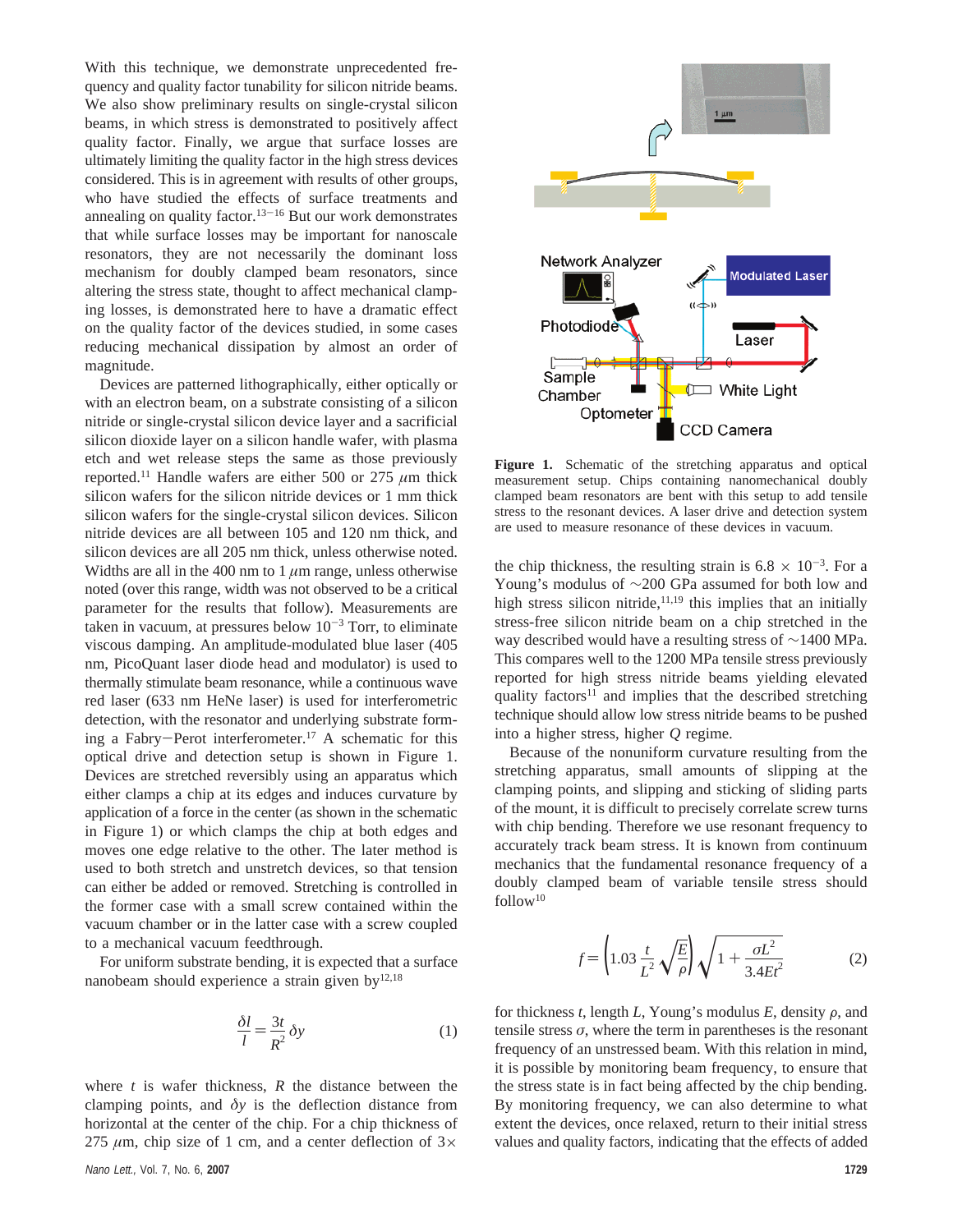

**Figure 2.** Results of added stress on low-stress silicon nitride devices. A 5 *µ*m × 500 nm × 110 nm device with initial *f* and *Q* of ∼14.6 MHz and 1200 was stretched to an increased *f* and *Q* of ∼35.5 MHz and 6700. A 10 *µ*m × 1 *µ*m × 110 nm device, with an initial *f* and *Q* of 8.6 MHz and 3400, was stretched to an increased *f* and *Q* of 23.8 MHz and 23000. The arrows indicate the direction of the experiments in which stress was added to increase both frequency and quality factor.

stress on quality factor are in fact reversible. In the following, we will describe the effects of stretching on silicon nitride resonators with two different inherent stress values, as well as single-crystal silicon resonators.

Devices were first fabricated in low-stress silicon nitride, with tensile stress in the 150-200 MPa range (measured with a wafer bow technique, using a Flexus tool). Chips with beams made of this low-stress silicon nitride were bent until frequencies of individual devices were observed to have shifted to values just below the values at which similar chips fractured. Quality factors over this range of bending were measured and are shown in Figure 2 for devices 5 and 10 *µ*m in length (cross-sectional dimensions will be left out of the text for ease of reading but are included in the figures). The 5  $\mu$ m long device initially had a frequency of 14.6 MHz, and a *Q* of 1200. At the highest stress value attained for this device, the frequency was 35.5 MHz, and *Q* was 6700. For comparison, a device of this size made from the higher stress silicon nitride (∼1200 MPa inherent film stress, studied in our previous work)<sup>11</sup> typically has a frequency of ∼60 MHz, with a *Q* of ∼12000. For the 10 *µ*m device, frequency and *Q* in the low stress state were 8.6 MHz and 3400, and in the high stress state increased to 23.8 MHz and 23000 (an increase in *Q* of almost 600%), as compared with the values of 30 MHz and 30000 expected for a high-stress device of this size. Frequency and quality factor values were observed to return to their initially low values when added stress was relieved. It should be noted that the low-stress devices studied were not tuned to the point at which their *Q* equaled that of high-stress devices of the same size, due to chip fracture issues. While these traces do extrapolate fairly closely to the values expected for high-stress devices, it might be that the quality factors do not reach values that are quite as high as in the high-stress film case. This is not surprising, as the low- and high-stress nitride films differ not only in their stress-states but also in chemical composition (the low-stress film has a higher silicon content) and surface roughness (the low-stress film has a higher surface roughness)

It is clear that adding stress to low-stress nitride resonators increases both frequency and quality factor for these devices. But in none of these experiments did the quality factors exceed those attained with the higher film stress devices of the same dimensions, previously reported. So it is interesting to consider whether stretching, or perhaps even unstretching (to relieve stress) the already high-stress devices will improve their quality factors. Experiments to investigate this regime were carried out on a number of high-stress, high-*Q* devices, made from a film with measured inherent stress of 1200 MPa. The results obtained for a pair of devices are shown in Figure 3. A 30  $\mu$ m long device was examined with frequency and quality factor of 9.3 MHz and 105000 as fabricated. The device chip was stretched until it broke. While the frequency was observed to increase by ∼15%, no significant change in quality factor was observed. Similar results have been observed for up to 25% increases in frequency, which has been the most "tuning" that has been observed in these already-high-stress devices.

A slightly higher *Q* device, 40 *µ*m in length, was studied, with results shown in Figure 3. This device had as-fabricated frequency and *Q* of 6.9 MHz and 160000. The tension of this device was tuned in both directions. Frequency was varied between 1.5 and 8.5 MHz, with the quality factor varying between 25000 and 160000 over the range of tension accessed (similar to the relative change in *Q* that resulted from stretching the low-stress devices). It should be noted that some systematic decrease in *Q* was observed over the course of this experiment, which was not related to stress, with the final quality factor value (after relaxing the stress back to the as-fabricated value) having fallen to 125000 at 6.9 MHz, compared to the initial value of 160000. This decrease is thought to be related to some contamination produced by the actuation of the stretching apparatus, as well as a systematic degradation in quality factor over time that was observed in many devices. We will come back to this point later. It should also be pointed out that at sufficient "unstretching", the resonator studied would be expected to enter a region of compression rather than tension. Given eq 2 for the resonance frequency of a doubly clamped beam, however, we would expect a stress-free beam of the dimensions studied here to have a resonance frequency of  $\sim$ 0.7 MHz, well below the lowest frequency of 1.5 MHz observed for this device. Therefore it is believed that this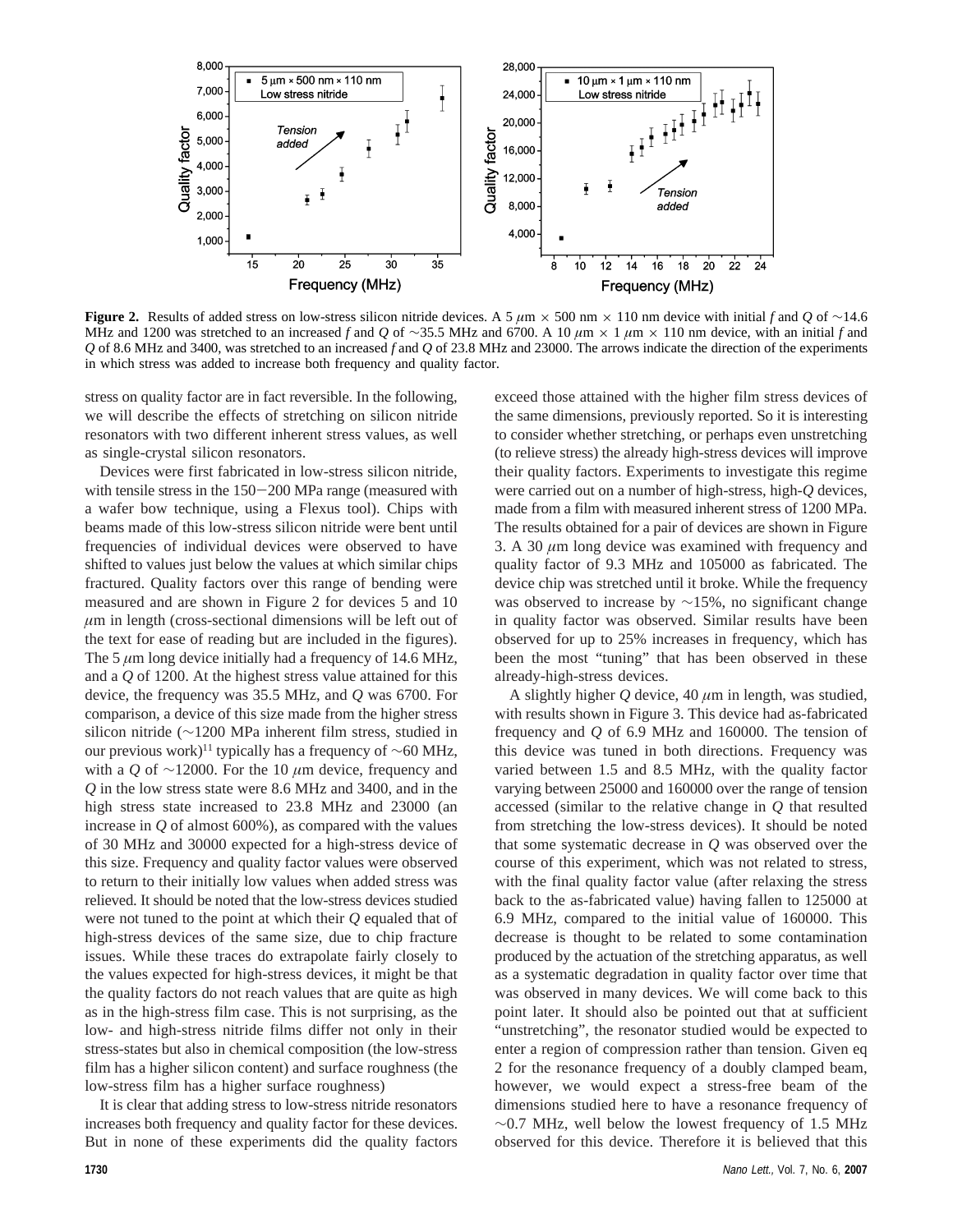

**Figure 3.** Results of adding and removing stress on high-stress silicon nitride devices. A 30  $\mu$ m  $\times$  100 nm  $\times$  105 nm device with *f* and *Q* of 9.3 MHz and 105000 was tuned up in frequency by ∼15%, with no significant change in *Q*. A 40 *µ*m × 500 nm × 120 nm device with initial *f* and *Q* of 6.9 MHz and 160000 was tuned between 1.5 and 8.5 MHz, with *Q* varying between 25000 and 160000 over this frequency range. The arrows indicate the direction of the experiments. The 30 *µ*m device was tuned to higher stresses, increasing frequency. The 40  $\mu$ m device was first tuned to higher stresses. The added stress was then relieved, before tuning the device to lower stresses, followed by a final relief of this negative stress, back to the original as-fabricated stress value.

device is in the tension regime over the entire range of the experiment. The overall picture that emerges from this experiment is a *Q* value that increases approximately linearly with frequency as stress is added, tapering off at higher stresses. The highest quality factor values attained occur in the neighborhood of the stress value corresponding to the inherent value in the higher stress silicon nitride film (∼1200 MPa), with no observed increase in *Q* resulting from increasing stress beyond this value.

It was previously argued<sup>11</sup> that our high-stress devices were significantly closer than previous devices of this scale to being limited by thermoelastic losses. We present here, however, evidence that the thermoelastic limit has yet to be attained in these devices. To show this, we consider the standard equation for quality factor determined by thermoelastic losses for bending-dominated resonators $20$ 

$$
Q_{\text{TED}} = \frac{c_v}{E\alpha^2 T} \left(\frac{6}{\xi^2} - \frac{6}{\xi^3} \frac{\sinh \xi + \sin \xi}{\cosh \xi + \cos \xi}\right)^{-1}
$$
(3)

with

$$
\xi = t \sqrt{\frac{\omega \rho c}{2\kappa}} \tag{4}
$$

where  $c_v$  is specific heat per unit volume,  $E$  is Young's modulus,  $\alpha$  is the coefficient of linear expansion, *t* is resonator thickness,  $\rho$  is density,  $c$  is specific heat per unit mass,  $\kappa$  is thermal conductivity, and  $T$  is temperature. We note, as a caveat, that we are actually closer to the stretching rather than the bending limit for our high-stress devices. The above expression predicts a strong dependence on thickness. We fabricated much thinner high-stress silicon nitride devices, for comparison with the previously reported thicker devices. Devices of 45 nm thickness were studied, with resulting quality factors of 26000 for the 27 MHz devices measured. This is quite close to the values obtained for the

110 nm thick devices, whereas the above-quoted model would predict that the thinner devices studied would have a *Q* almost an order of magnitude higher than the thicker devices. It was also previously noted<sup>11</sup> that quality factors in these high-stress devices depend inversely on frequency, as would be expected for devices in the thermoelastic limit. In our current work, however, we are able to decouple device length and device frequency in a manner that was not previously possible. The result is a demonstration that for a high-stress device of a given size, increasing device frequency by adding more stress does not lead to the decrease in quality factor that would be expected for thermoelastically limited devices. It is therefore clear that although our highstress devices might be closer than other resonators of this scale to the thermoelastic limit, other dominant loss mechanisms exist which must be alleviated before this internal limit can be reached.

In Figure 4, we summarize the previously described tensioning measurements for silicon nitride devices, showing on a single plot the dependence of quality factor on frequency for a set of devices of varying lengths, as well as individual devices whose stress states were varied as previously described. The black squares represent the dependence of quality factor on frequency for high-stress devices each of a different length. The colored symbols, from low to high frequency, represent 40 *µ*m (high-stress film), 10 *µ*m (lowstress film), and  $5 \mu m$  (low-stress film) long devices subjected to varied stresses. The three larger squares represent the resonators from the high-stress fixed length data set that are the closest in length to the three devices whose stresses are tuned. This representation makes it clear that as stress is increased in the stress-tuned devices, the quality factorfrequency relationship approaches the length-dependent behavior demonstrated by the as-fabricated high-stress resonators. In the case of the 40  $\mu$ m device, the variablestress data actually crosses the fixed-length data set, because stress in this device was tuned in both directions around the high-stress value. This summary representation is consistent with the interpretation that quality factor increases with stress,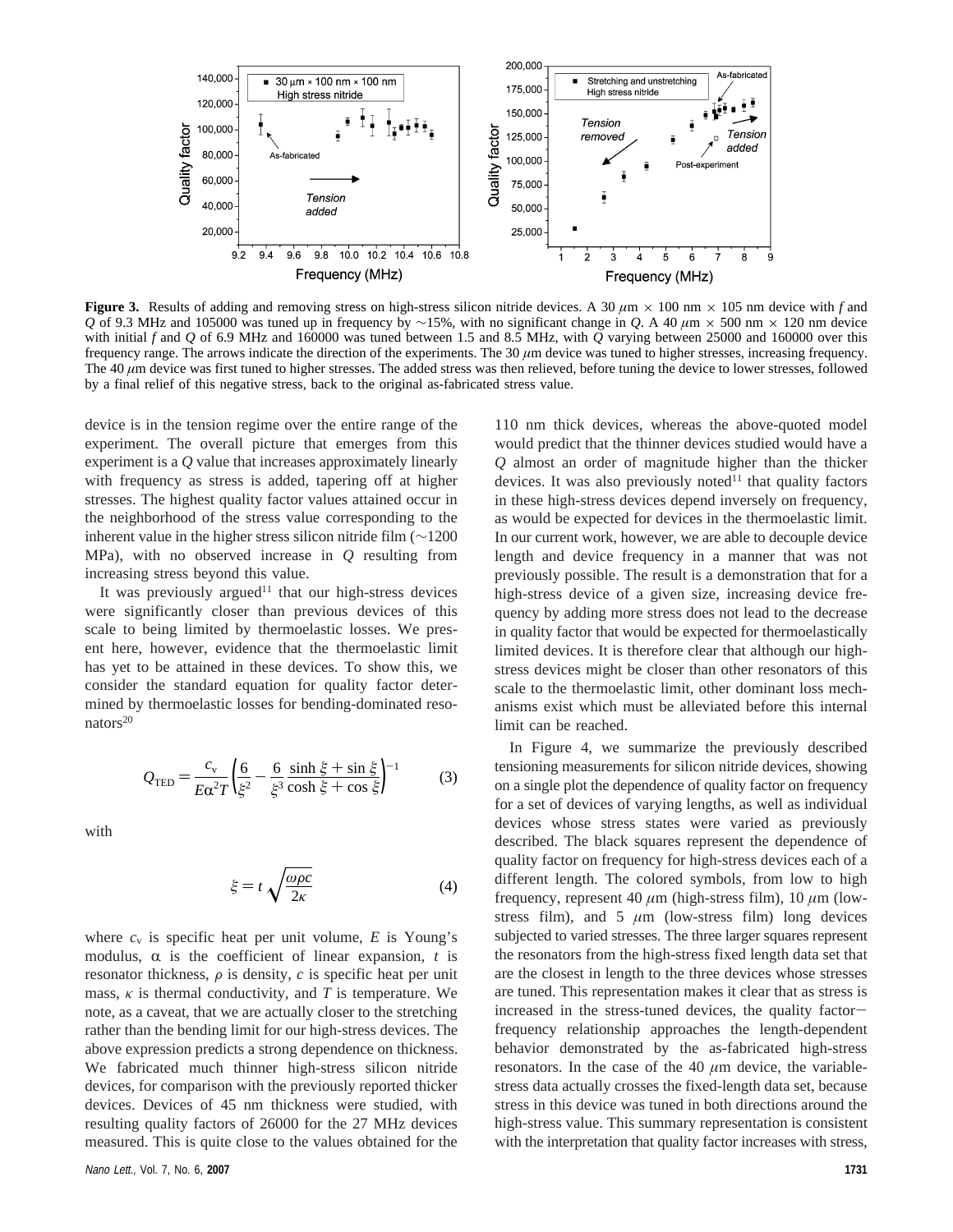

**Figure 4.** Summary of the measurements, with data from varying length devices made from the high stress silicon nitride (black squares), as well as devices with fixed lengths of 40 *µ*m (high stress nitride), 10  $\mu$ m (low stress nitride), and 5  $\mu$ m (low stress nitride) whose postfabrication stresses are varied as described in the text (colored symbols).

tapering off at a value corresponding to the quality factors previously achieved with the high-stress silicon nitride film.

Experiments were also carried out on single-crystal silicon resonators. Silicon devices  $5 \mu m$  in length were fabricated and studied using the techniques described. In one batch of these devices, as-fabricated *Q* values were in the range <sup>12000</sup>-13000 at <sup>∼</sup>36 MHz. Under applied stress, we observed an increase in *<sup>Q</sup>* to the range 15000-16000 at <sup>∼</sup><sup>42</sup> MHz, representing an increase of ∼20% in both frequency and quality factor. In another batch, the as-fabricated *Q* values were around 9000 at 36 MHz, with *Q* values increasing to ∼12000 at 50 MHz under applied stress, representing increases of ∼40% in both of these values. These latter devices were oxygen cleaned before operation, which resulted in decreased baseline *Q* values as compared with the former batch. We were unable to stretch these devices much further due to the tendency of the thicker substrate  $(1 \text{ mm thick})$  to break in the  $20-40\%$  tuning range.

It should be noted that quality factors of both silicon nitride and silicon devices were observed to degrade substantially over time, anywhere from 10 to 50% over a period of several days. Furthermore, the degradation observed was in many cases reversed by treatments that are thought to have helped return the surface state to an as-fabricated condition. It was previously mentioned that one silicon nitride device had a quality factor that fell from 160000 to 125000 over the course of a stretching experiment. Following a 1 h bake at 540 °C on a hot plate (under ambient air in a fume hood), a slightly higher than initial *Q* value, ∼180000 was attained for this device, indicating that the observed decrease in *Q* was likely contamination-related. This reversal of the observed quality factor degradation in the silicon nitride devices accomplished by baking was most pronounced for the longest, and therefore highest, quality device that we studied.

A 75 *µ*m long device was observed over a period of 3 days. This device had a resonant frequency of 3.7 MHz and an initial quality factor of 360000 postfabrication. After 2 days in vacuum, the quality factor had decreased to 250000. A 1 h bake at 540 °C was carried out for this device, resulting in a quality factor that was temporarily increased to a value of 390000, an increase of approximately 50% compared to the degraded value. The quality factor then began to decrease with time, as in the first time trace, shown in Figure 5. Also shown in Figure 5 is the Lorentzian response of this elevated-*Q* resonance, as well as the response of the fifth harmonic of this device, at 22.1 MHz, both measured soon after the bake. As mentioned in our previous work, the quality factors of the harmonics of devices of a given length do not fall off as quickly with frequency as do quality factors of successively shorter length devices.<sup>11</sup> Hence in considering harmonics, higher values of the product of frequency and quality factor are accessible. This product of frequency and quality factor, *fQ*, is a useful figure of merit for resonators, because frequently applications for these devices require high frequency as well as high quality factors, while there is typically some tradeoff between the two, with higher frequencies often being associated with lower quality factors.<sup>6</sup> Furthermore, for internal dissipation mechanisms such as thermoelastic dissipation, phonon-electron scattering, and phonon-lattice relaxation, there is a limiting value of *fQ* that can be attained for any resonator made from a given material, and hence it is interesting to consider how close to these theoretical limiting material values a given resonator can be made. The 22.1 MHz harmonic of this device has a quality factor of 170000, yielding an  $fQ$  product of 3.75  $\times$ 10<sup>12</sup> s<sup>-1</sup>, among the highest values reported. Nanomechanical devices with such high-quality factors at these frequencies, and at room temperature, could prove exceedingly useful for experiments at low temperature, where some of the important loss mechanisms, such as surface dissipation, would freeze out, whereas external sources of dissipation such as clamping losses might remain important. Such devices, which could conceivably have *Q* values above a million at radio frequencies and at low temperatures, would be valuable for investigations into quantum mechanical effects such as backaction cooling,<sup>4</sup> ground state freeze-out,<sup>21</sup> and preparation of mechanical superposition states.22

Silicon devices also showed some decay in quality factor over time. Devices from the first referenced silicon batch demonstrated quality factors that were reduced to the range <sup>8000</sup>-9000 after a few days, having started with *<sup>Q</sup>* values in the range 12000-13000. Subsequent baking of such devices, which reversed the degradation observed in the silicon nitride devices, did not improve the *Q* values of these silicon devices. Short (10 s) dips in diluted hydrofluoric acid (BOE 6:1) did improve the quality factor of these devices, resulting in increases in *Q* of about 10%, indicating that perhaps a surface oxide (removed by the hydrofluoric acid and perhaps held off in part by a resulting hydrogen termination) is related to the observed quality factor degradation for the silicon devices, consistent with previously reported results.14 Silicon devices with degraded quality factors did continue to show significant improvements in quality factor when stretched. Devices from the latter batch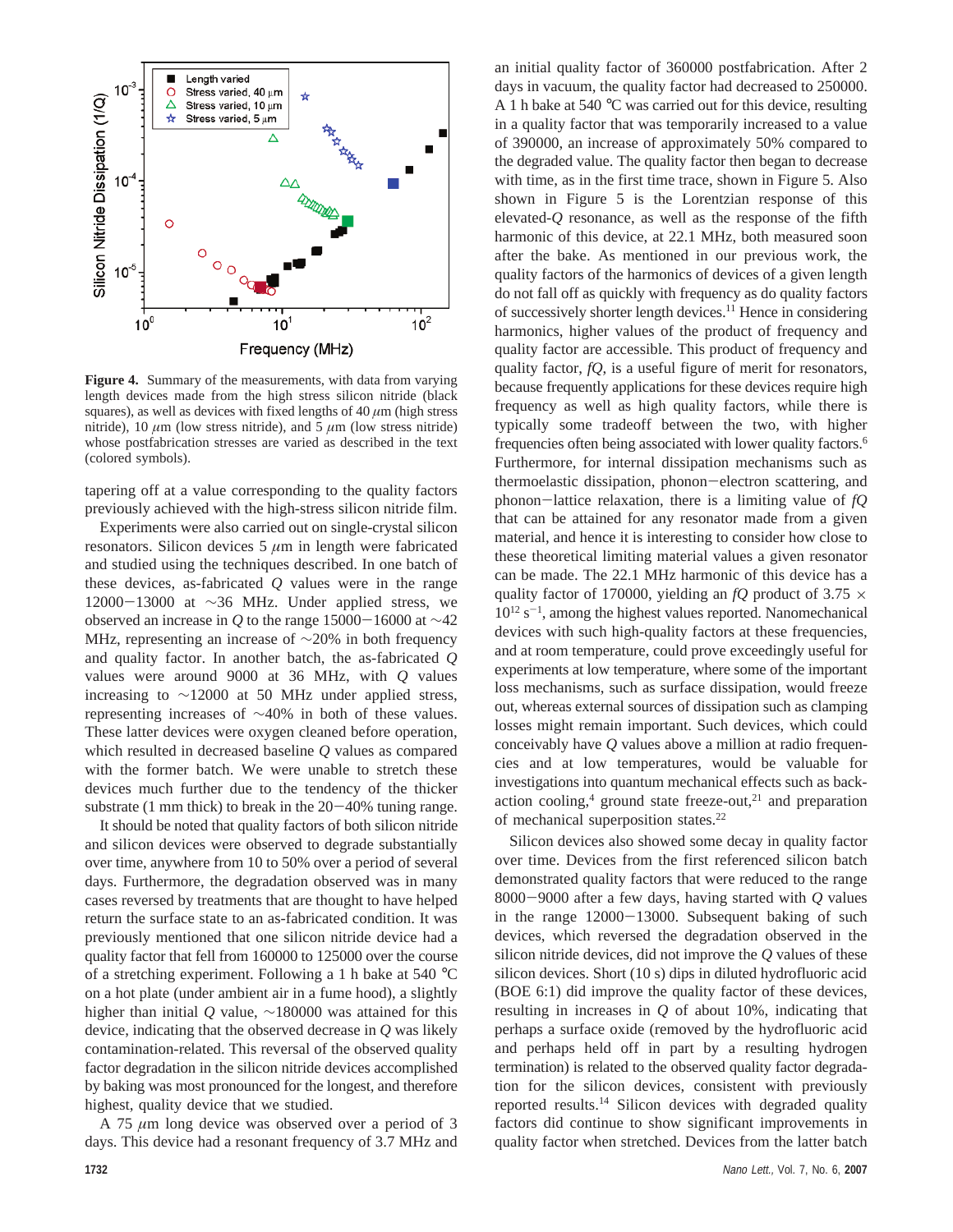

**Figure 5.** Observed quality factor degradation with time in our highest-*Q* device,  $75 \mu m \times 500 nm \times 105 nm$ , with improvement resulting from a 1 h bake at 540 °C. Also shown are the postbake Lorentzian responses for this device, with a record *Q* of 390000 at 3.7 MHz, and its fifth harmonic with a *Q* of 170000 at 22.1 MHz.

mentioned, which showed initial baseline quality factors in the 9000 range around 36 MHz, had degraded to values closer to 7000 after 5 days in laboratory air. When the devices were stretched to 52 MHz, one such set of devices showed *Q* values that had increased to ∼8500. Longer devices in this degraded batch demonstrated similar improvements in quality factor with added tension, with  $10 \mu m$ long devices increasing from 7500 at 12 MHz to ∼21000 at 24 MHz.

These observations on quality factor degradation are consistent with previous reports that quality factors of silicon devices seem strongly affected, even at low tension, by surface-related losses. $14,16,23$  We argue that although this is likely the case, tension is also a contributing factor for all of the devices we have considered, including those made from single-crystal silicon. However, further experiments should be carried out to more systematically study the differences in the nature of the surface-related losses between silicon and silicon nitride. A further study of devices of a range of materials in which both surface treatments and tensioning are carried out in conjunction would provide valuable insight into this interesting problem. Studies in which treatments such as annealing can be carried out in situ and in ultrahigh vacuum, so as to maintain pristine surface conditions for an extended period of time (avoiding the *Q*-degradation that certainly occurs between our hot plate bake step and eventual measurement after pump-down), could also result in significant improvements in quality factor for these high-stress devices.

The precise source of the increased energy confinement resulting from addition of tension, resulting in increased

quality factor, remains unknown at this point. It was mentioned in our previous work<sup>11</sup> that clamping losses were a likely culprit as a source of energy dissipation which could be affected by the resonator stress state, although this hypothesis was not accompanied by a theoretical model. While we remain unable to reconcile this hypothesis with theoretical treatments of clamping losses that exist in the literature,  $24.25$  there does exist a body of evidence indicating that transmission of energy from a resonator to its supporting elements can be a significant factor in determining quality factor.2,26 The sharpness of the discontinuity between the resonator edge and base (curving smoothly into the perpendicular base edge vs a sharp right angle), has been demonstrated to significantly alter *Q*, by nearly a factor of 2, in otherwise similar cantilevers, $27$  indicating that the flow of acoustic energy into the support is a factor that is amenable to alteration. In our own previous work, it was observed that the quality factor for high-stress devices depended nearly linearly on inverse frequency, or in other words, dissipation depended linearly on frequency. At higher frequencies, however, the dependence of dissipation on frequency appeared to be diverging from this line. It was thought that this was due to the increased importance of clamping losses in these shorter, higher frequency devices. To further examine this possibility, we fabricated three parallel sets of resonators, with significantly different support compliances. Release etch steps of 5, 15, and 20 min were carried out for these three sets of devices, resulting in string resonators supported by overhanging membranes ∼500 nm, 1.5 *µ*m, and a 2 *µ*m long, respectively, and in all cases much wider than the resonators.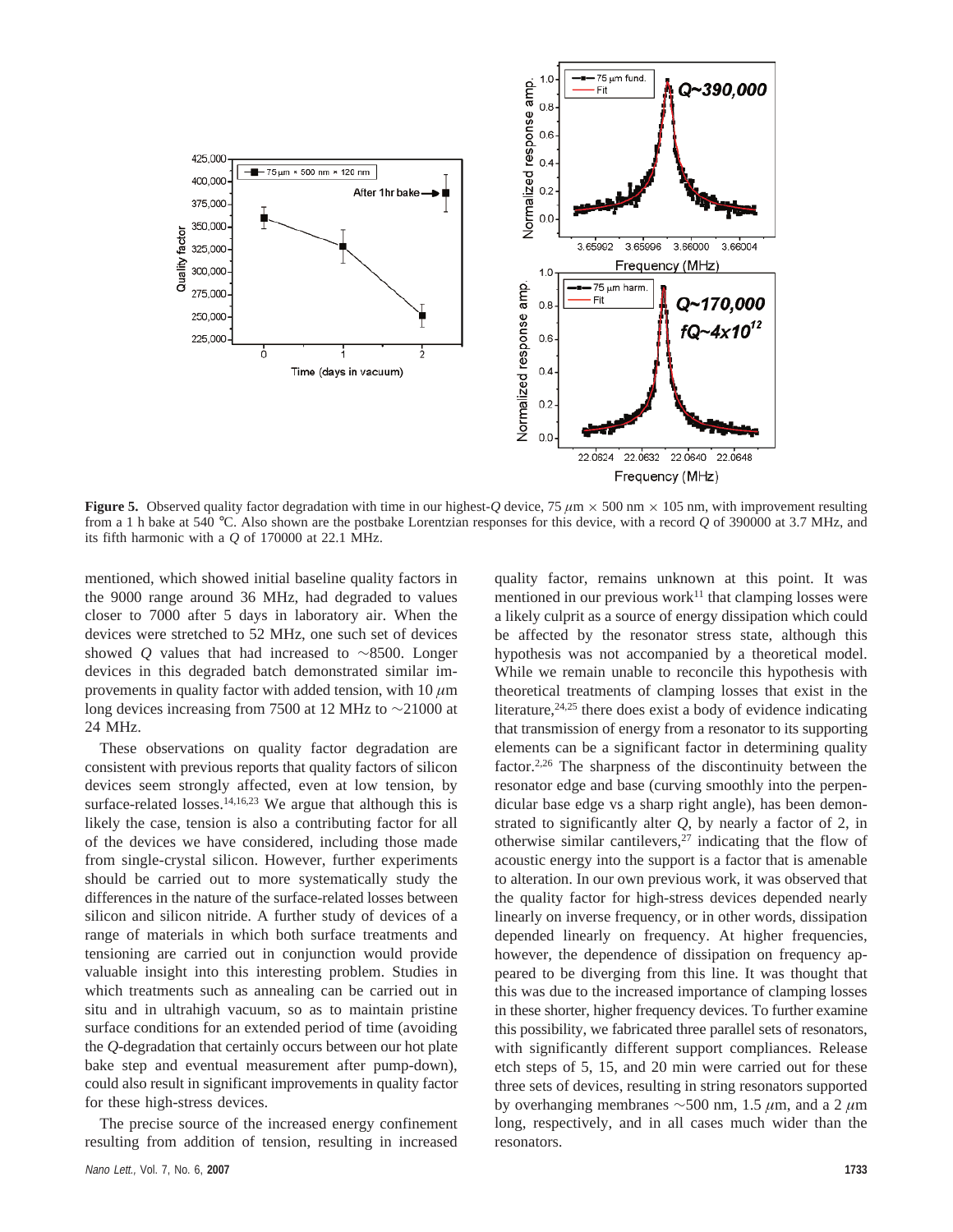

Figure 6. Effects of different undercut lengths on silicon nitride devices. We compared 500 nm wide devices with lengths ranging from 5 to 40  $\mu$ m and overhanging support membrane lengths of 500 nm,  $1.5 \mu m$ , and  $2 \mu m$ .

We plot the measured dissipation as a function of frequency for devices with lengths from 5 to 40 *µ*m from these three different sets of resonators, in Figure 6. It is clear from this plot that at longer string lengths, dissipation is independent of the support length, and in all three sets of devices, dissipation does depend fairly linearly on frequency at the lower frequencies. A deviation from this linear dependence as device length is shortened is more pronounced, however, for the devices with the longer support length. This illustrates that the clamping loss associated with acoustic coupling of energy into this supporting membrane becomes more dominant for the higher frequency shorter length devices, with this effect being more pronounced for the longer support length devices. Adding tension to the lowstress devices in all cases helps to mitigate these clamping losses, presumably by increasing the acoustic impedance mismatch between the string resonator and the supporting membrane. Dependence of quality factor on support length was not observed for the higher *Q* resonators examined, with lengths greater than 10  $\mu$ m. It has been demonstrated, however, that reduced tension leads to drastically reduced *Q* for these longer devices, indicating that losses to this overhang membrane, even for devices that are long compared to the overhang length, become more pronounced as the tensile stress is reduced. But it remains unclear whether there is a component of the observed increase in *Q* associated with tension that depends inherently on the tension, rather than its effects on acoustic losses to the environment. Furthermore, a theoretical treatment of clamping losses in which the acoustic properties of the supporting membrane are explicitly considered might yield insights into the effects tension has on these sorts of resonating systems.

In conclusion, we have succeeded in demonstrating doubly clamped nanomechanical resonators with frequency and quality factor that can be tuned continuously and reversibly by several hundred percent. Stress was used to increase the frequency and quality factor of these resonant devices, made from either silicon nitride or single-crystal silicon, with a

quality factor of 390000 achieved at room temperature for a device with a fundamental frequency of 3.7 MHz and crosssectional dimensions below 1  $\mu$ m. Such devices could be useful as low mass, high-quality factor force sensors, as well as key frequency reference or filter elements in signal processing applications for which extended frequency and quality factor (hence bandwidth) tunability might be valuable. Variable tensile stress, induced by large scale chip bending, was used to achieve this unprecedented frequency and quality factor tunability. We argue that the drastic effect of beam stress on quality factor is related to a mitigation of the clamping losses associated with string resonators clamped to a thin supporting membrane. Ultimately, surface-related losses are thought to be currently limiting the quality factors for the high-stress, high-*Q* resonators studied. With appropriate surface chemistries, and perhaps operation at low temperatures, it is hoped that these high tension devices will provide access to previously inaccessible dissipation regimes, with *Q* values above a million at radio frequencies not far out of reach.

**Acknowledgment.** The thin films were deposited and characterized at the Cornell Nano-Scale Science & Technology Facility. This research made use of the Cornell Center for Materials Research Shared Experimental Facilities supported through the NSF MRSEC program. We thank Leon Bellan for useful ideas and discussions and for commenting on a draft of this work and thank Robert Reichenbach for providing a version of the optical system schematic used in Figure 1. Research was supported by the Cornell Materials Science Center under DMR-0520404, by the National Science Foundation under DMR-0457533, and by DARPA under HR0011-06-1-0042.

## **References**

- (1) Nguyen, C. T.; Katehi, L. P. B.; Rebeiz, G. M. Micromachined Devices for Wireless Communications. *Proc. IEEE* **<sup>1998</sup>**, *<sup>86</sup>*, 1756- 1768.
- (2) Ilic, B.; Craighead, H. G.; Krylov, S.; et al. *J. Appl. Phys.* **2004**, *95* (7), 3694.
- (3) Yang, Y. T.; Callegari, C.; Feng, X. L.; et al. Zeptogram-Scale Nanomechanical Mass Sensing. *Nano Lett.* **<sup>2006</sup>**, *<sup>6</sup>*, 583-586.
- (4) Naik, A.; Buu, O.; LaHaye, M. D.; et al. Cooling a nanomechanical resonator with quantum back-action. *Nature* **<sup>2006</sup>**, *<sup>443</sup>*, 193-196.
- (5) Bunch, J. S.; van der Zande, A. M.; Verbridge, S. S.; et al. Electromechanical Resonators from Graphene Sheets. *Science* **2007**, *<sup>315</sup>*, 490-493.
- (6) Ekinci, K. L.; Roukes, M. L. Nanoelectromechanical systems. *Re*V*. Sci. Instrum.* **<sup>2005</sup>**, *<sup>76</sup>*, 061101 061101-061112.
- (7) Zalalutdinov, M.; Ilic, B.; Czaplewski, D.; et al. Frequency-tunable micromechanical oscillator. *Appl. Phys. Lett.* **<sup>2000</sup>**, *<sup>77</sup>* (20), 3287- 3289.
- (8) Sazonova, V.; Yaish, Y.; Ustunel, H.; et al. A tunable carbon nanotube electromechanical oscillator. *Nature* **<sup>2004</sup>**, *<sup>431</sup>*, 284-287.
- (9) Kozinsky, I.; Postma, H. W. C.; Bargatin, I. et al. Tuning nonlinearity, dynamic range, and frequency of nanomechanical resonators. *Appl. Phys. Lett.* **<sup>2006</sup>**, *<sup>88</sup>*, 253101 253101-253103.
- (10) Jun, S. C.; Huang, X. M. H.; Manolidis, M.; et al. Electrothermal tuning of Al-SiC nanomechanical resonators. *Nanotechnology* **2006**, *<sup>17</sup>*, 1506-1511.
- (11) Verbridge, S. S.; Parpia, J. M.; Reichenbach, R. B.; et al. High quality factor resonance at room temperature with nanostrings under high tensile-stress. *J. Appl. Phys.* **2006**, *99*, 124304.
- (12) Champagne, A. R.; Pasupathy, A. N.; Ralph, D. C. Mechanically Adjustable and Electrically Gated Single-Molecule Transistors. *Nano Lett.* **<sup>2005</sup>**, *<sup>5</sup>* (2), 305-308.